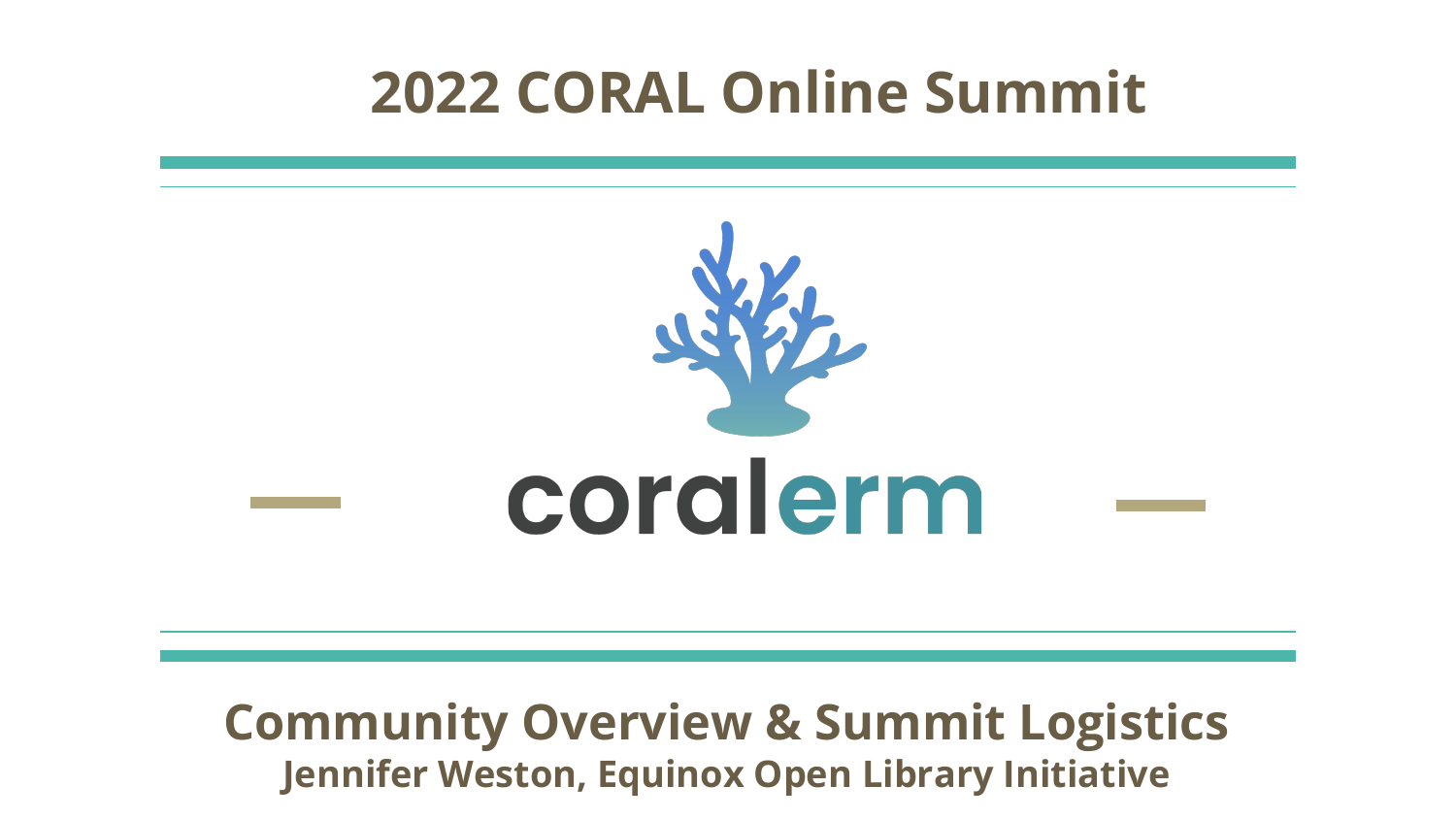#### **2022 CORAL Online Summit Agenda:<https://bit.ly/399E0A7>**

| <b>PDT</b> | <b>MDT</b> | <b>CDT</b> | <b>EDT</b> | <b>Schedule Segments</b>                                                  | <b>GMT</b> | <b>BST</b> | <b>CEST</b> | <b>IST</b> |
|------------|------------|------------|------------|---------------------------------------------------------------------------|------------|------------|-------------|------------|
| 7:00 AM    | 8:00 AM    | 9:00 AM    | 10:00 AM   | <b>Welcome &amp; Presentations</b><br>- CORAL Modules                     | 2:00 PM    | 3:00 PM    | 4:00 PM     | 7:30 PM    |
| 8:15 AM    | 9:15 AM    | 10:15 AM   | 11:15 AM   | <b>Question &amp; Answer Time</b>                                         | 3:15 PM    | 4:15 PM    | 5:15 PM     | 8:45 PM    |
| 8:30 AM    | 9:30 AM    | 10:30 AM   | 11:30 AM   | <b>Break</b>                                                              | 3:30 PM    | 4:30 PM    | 5:30 PM     | 9:00 PM    |
| 8:40 AM    | 9:40 AM    | 10:40 AM   | 11:40 AM   | Presentations – Getting<br>Started with CORAL &<br><b>Vendor Services</b> | 3:40 PM    | 4:40 PM    | 5:40 PM     | 9:10 PM    |
| 9:10 AM    | 10:10 AM   | 11:10 AM   | 12:10 PM   | Group Discussion &<br><b>Breakout Rooms</b>                               | 4:10 PM    | 5:10 PM    | 6:10 PM     | 9:40 PM    |
| 9:55 AM    | 10:55 AM   | 11:55 AM   | 12:55 PM   | Closing                                                                   | 4:55 PM    | 5:55 PM    | 6:55 PM     | 10:25 PM   |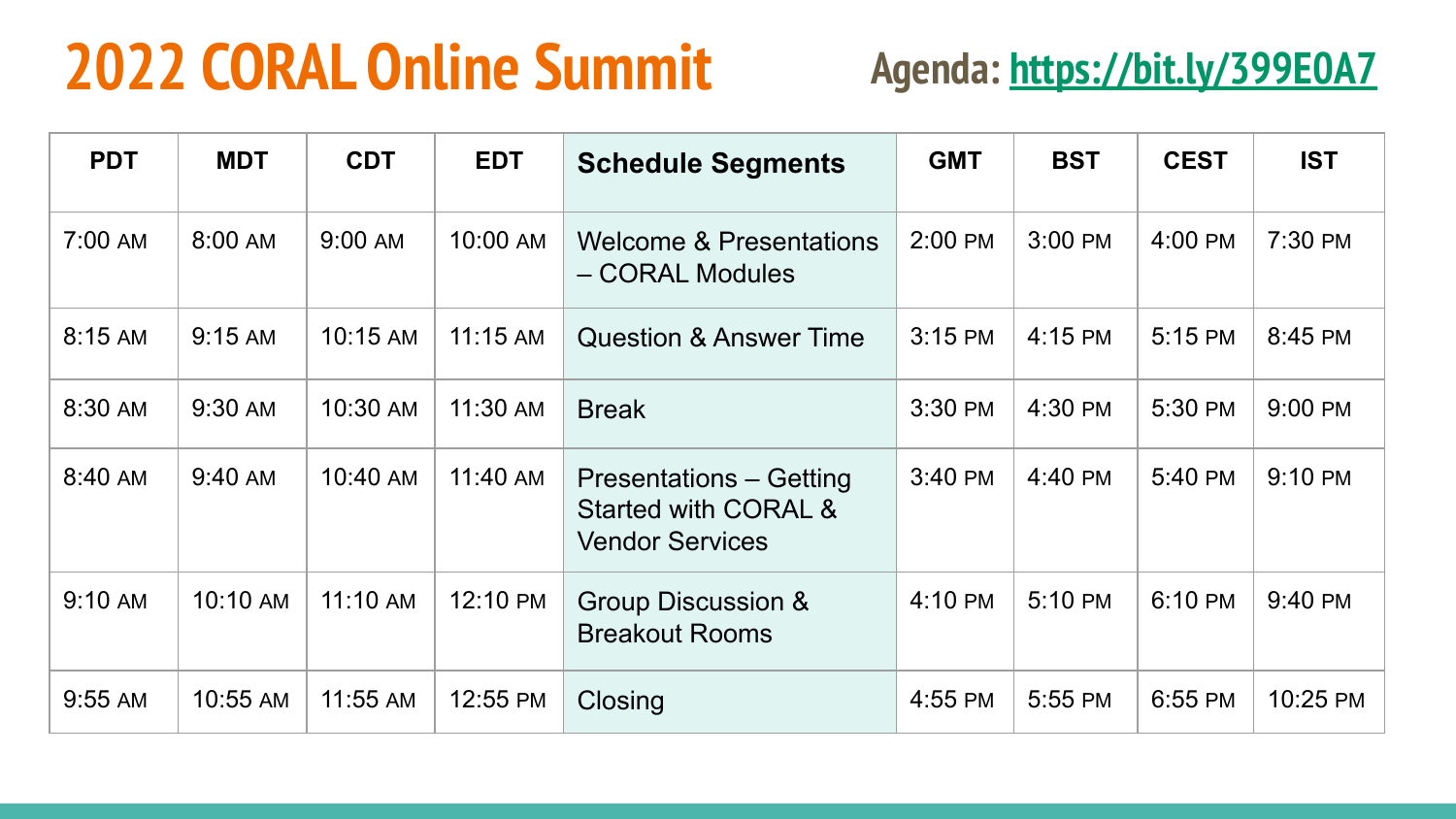#### **GoToWebinar**

- **● For Presentations**
- **● Slides & Recording will be shared**
- **● Submit Questions to Presenters**

#### **Slack Channel**

- **● #coral-online-summit2022**
- **● Introduce yourselves!**
- **● Chat with group or with individuals**

#### **Zoom**

- **● Last Hour Group Discussion**
- Twitter hashtag #coral22 **● Breakout Sessions**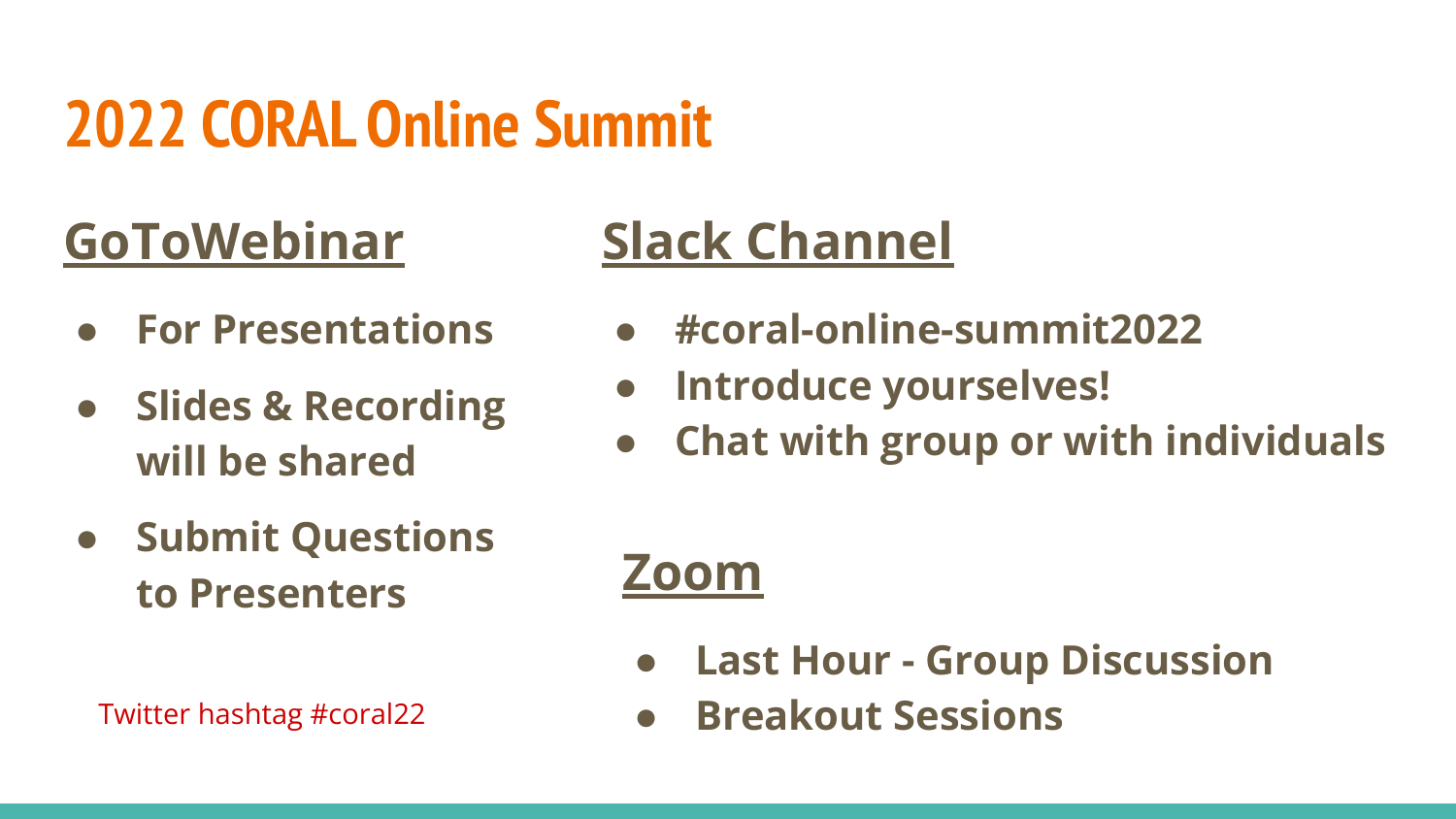#### **GoToWebinar Control Panel**

## **2022 CORAL Online Summit**



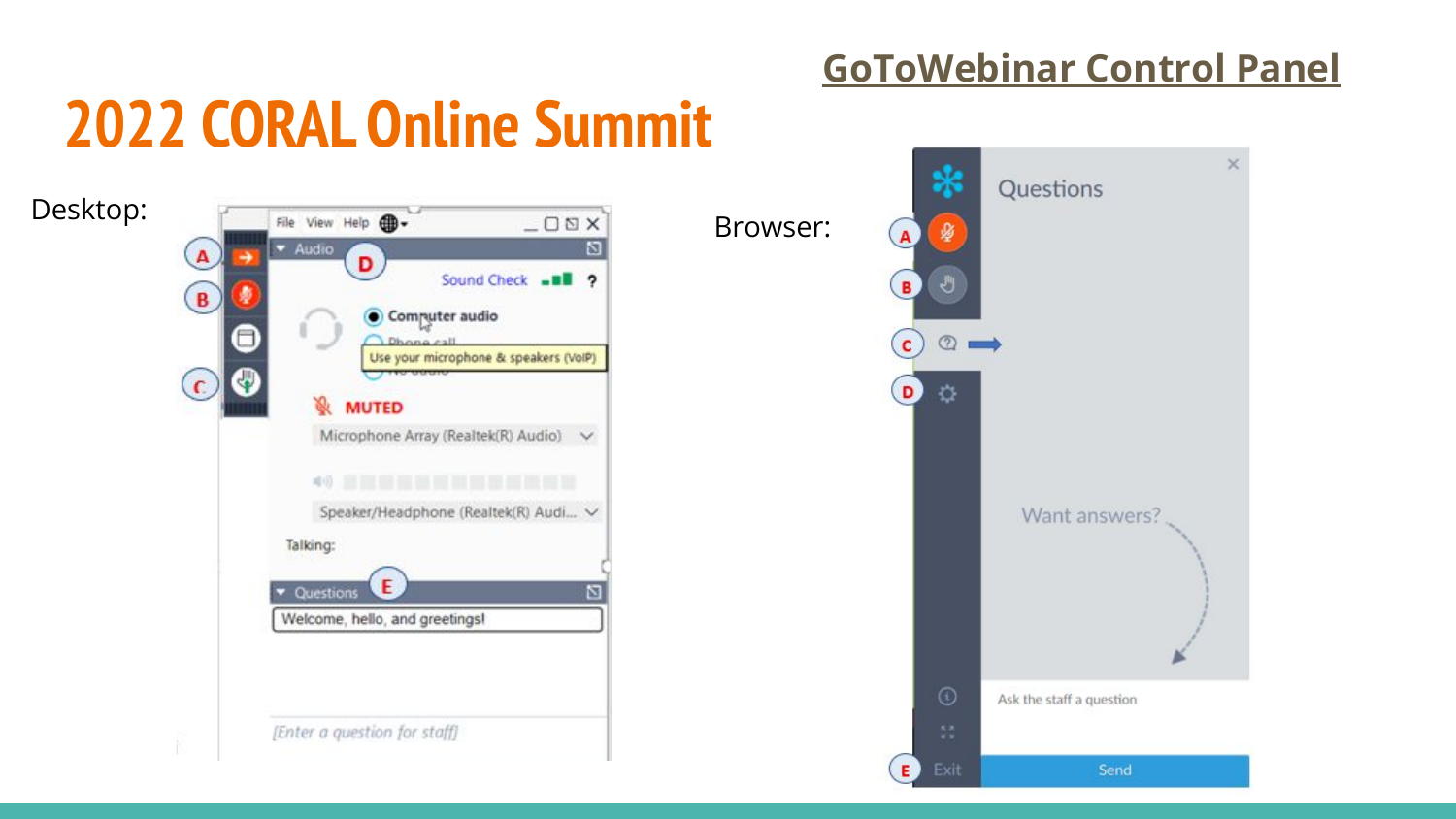## **2022 CORAL Online Summit The CORAL Community**



- Originally developed at the Hesburgh Libraries, University of Notre Dame
- Project initiated in 2008
- First released in 2010
- Since then, CORAL has been steadily and widely adopted by many organizations across the world.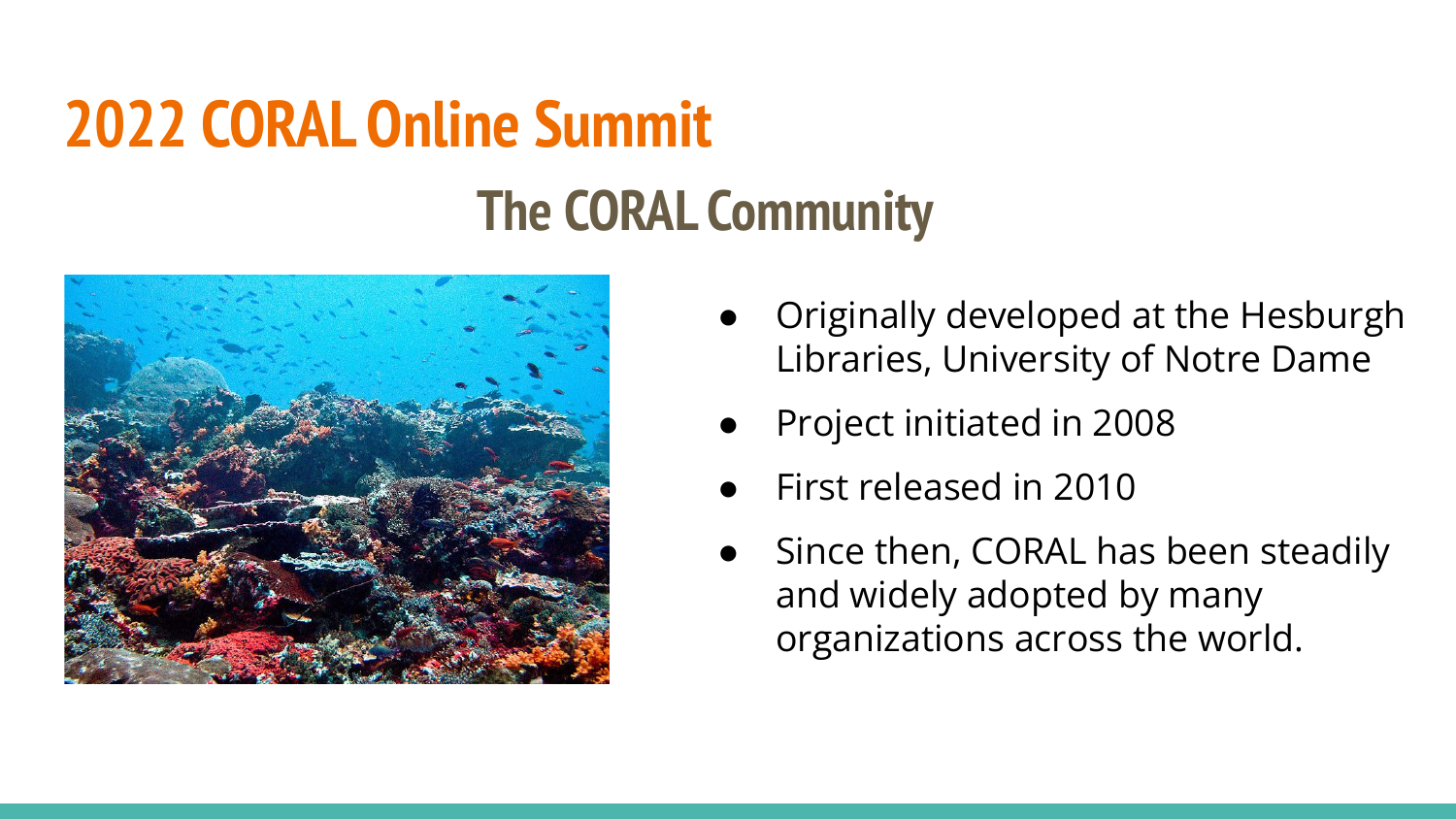## **2022 CORAL Online Summit The CORAL Community**

**User Map (2018) –** CORAL users distributed across four continents: North America, South America, Europe, and Asia

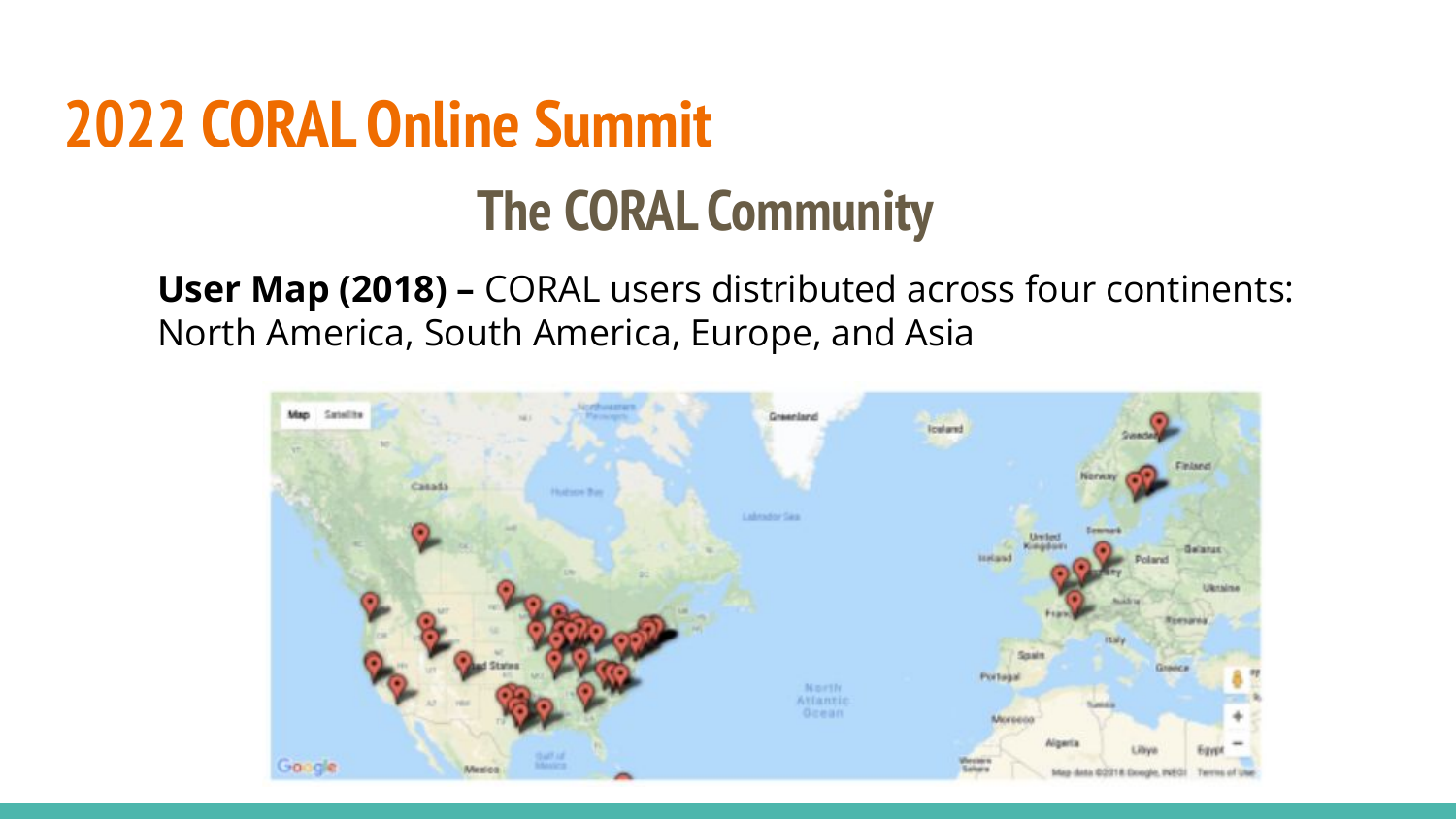#### **The CORAL Community**

#### **2022 Online Summit Registration Map: Total = 83**

Representing 9 countries on four continents: North America, Europe, Asia, and Africa

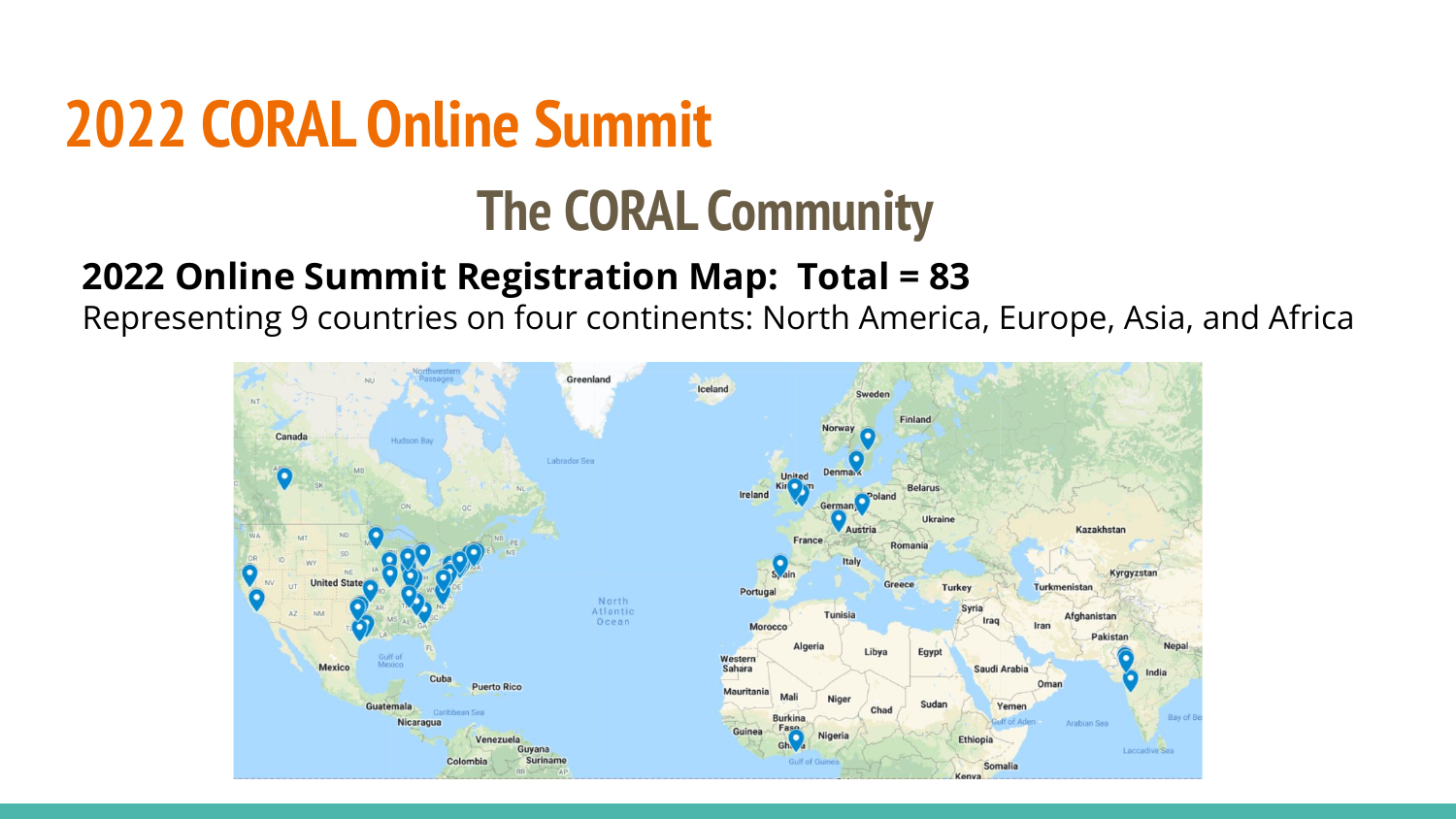#### **The CORAL Community**



Preliminary Questions

From Registration Responses:

- How to get started; implement & install; software requirements
- Licensing and workflow
- Upgrading & troubleshooting
- Updated documentation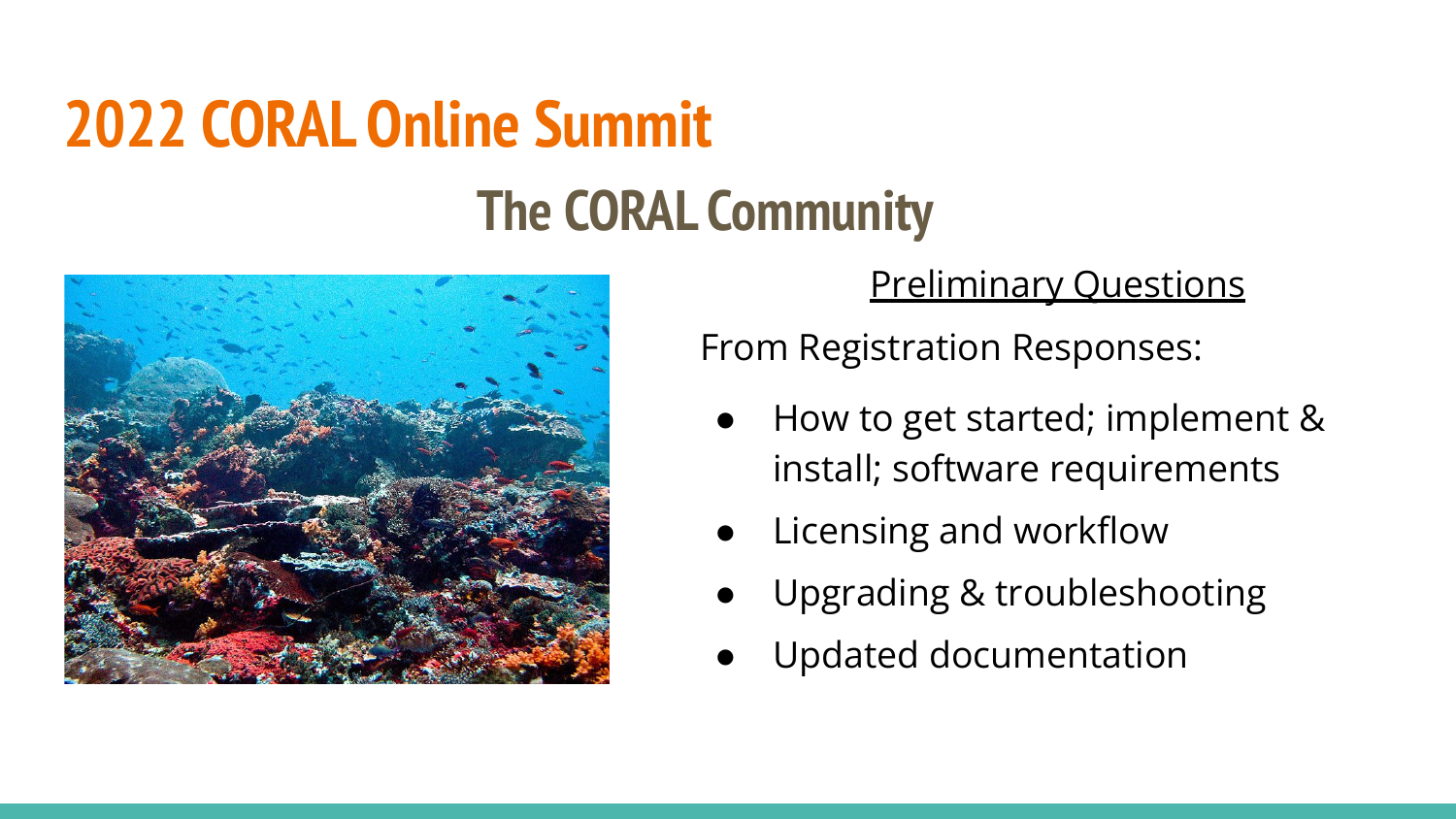#### **The CORAL Community**



#### **Volunteers**

The CORAL Open Source Community is powered by Volunteers!

- **Steering Committee Members**
- Affiliate Members
- Developers
- **Conference Organizers**
- and You!